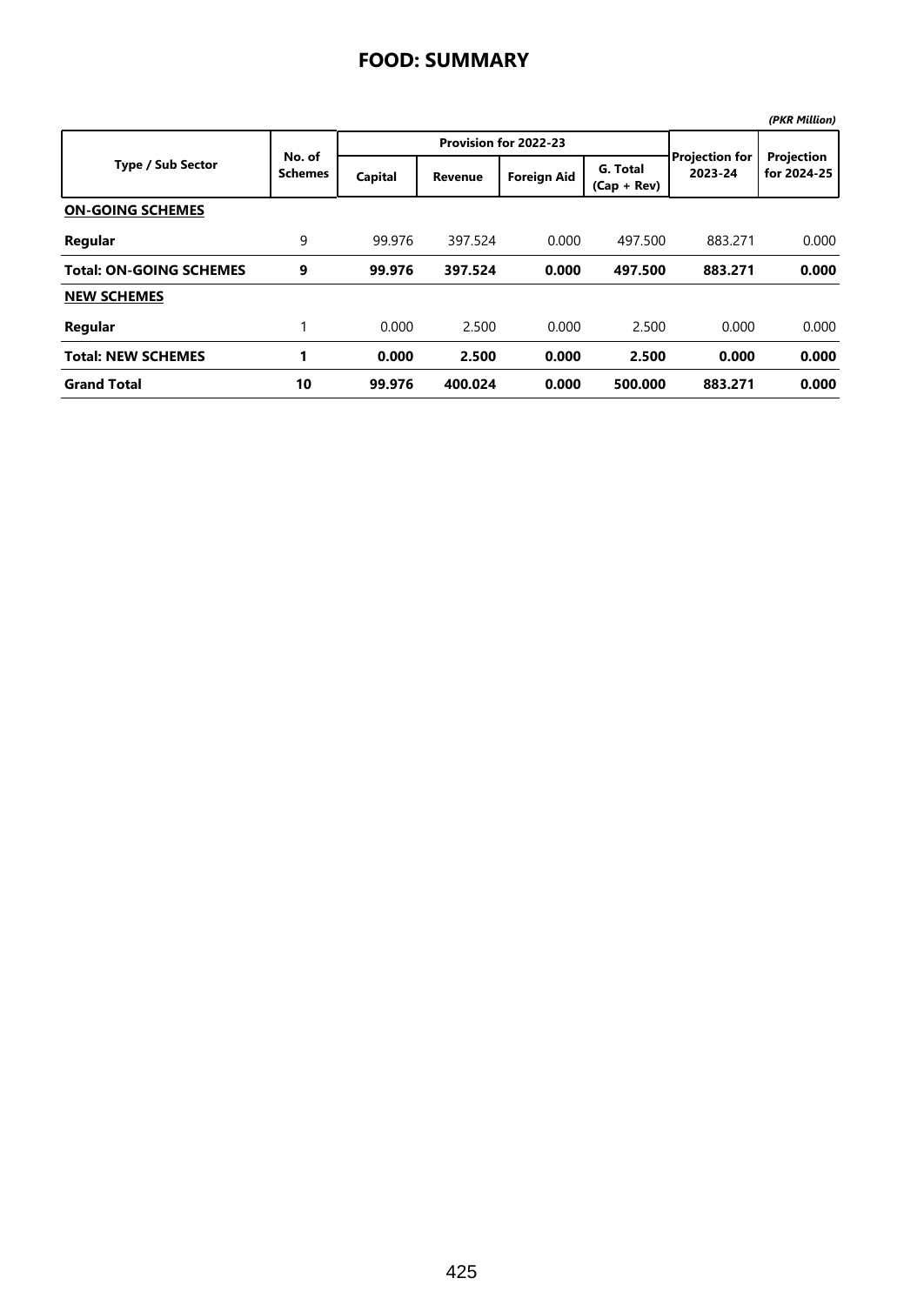## **Food**

|                |                                                                                                                                                                                                                  |           |                            |                       |         |                               |                         |           | (PKR Million)               |
|----------------|------------------------------------------------------------------------------------------------------------------------------------------------------------------------------------------------------------------|-----------|----------------------------|-----------------------|---------|-------------------------------|-------------------------|-----------|-----------------------------|
| GS             | <b>Scheme Information</b>                                                                                                                                                                                        | Est. Cost | Accum.<br>Exp.<br>June, 22 | Provision for 2022-23 |         |                               | <b>MTDF Projections</b> | Throw fwd |                             |
| No             | Scheme ID / Approval Date / Location                                                                                                                                                                             |           |                            | Cap.                  | Rev.    | <b>G.Total</b><br>(Cap.+Rev.) | 2023-24                 | 2024-25   | <b>Beyond</b><br>June, 2025 |
| $\overline{1}$ | $\overline{\mathbf{2}}$                                                                                                                                                                                          | 3         | 4                          | 5                     | 6       | $\overline{7}$                | 8                       | 9         | 10                          |
| Regular        | <b>ON-GOING SCHEMES</b>                                                                                                                                                                                          |           |                            |                       |         |                               |                         |           |                             |
| 4475           | <b>Establishment of Food Testing</b><br>Laboratory of PFA in Faisalabad<br>(SMART, DLI-8)<br>01092001282 / 02-03-2021 / Faisalabad                                                                               | 269.573   | 25.989                     | 34.667                | 0.000   | 34.667                        | 208.917                 | 0.000     | 0.000                       |
| 4476           | <b>Establishment of Strategic Planning Unit</b><br>in Food Department<br>01191700187 / 20-11-2017 / Lahore                                                                                                       | 113.384   | 0.000                      | 0.000                 | 35.000  | 35.000                        | 78.384                  | 0.000     | 0.000                       |
| 4477           | Digitization of Inventory Control and<br><b>ERP of Food Directorate, Lahore</b><br>01191902220 / 23-10-2019 / Lahore                                                                                             | 120.224   | 94.770                     | 0.000                 | 25.454  | 25.454                        | 0.000                   | 0.000     | 0.000                       |
| 4478           | Establishment / Up-gradation of Food<br>Testing Laboratory, Multan.<br>(SMART, DLI-8)<br>01241902222 / 16-10-2019 / Multan                                                                                       | 255.370   | 39.850                     | 0.000                 | 143.493 | 143.493                       | 72.027                  | 0.000     | 0.000                       |
| 4479           | <b>Construction of Godowns &amp;</b><br>Accompanying Offices of Food<br>Directorate, Multan<br>01242105984 / 16-08-2021 / Multan                                                                                 | 393.634   | 46.443                     | 65.309                | 10.346  | 75.655                        | 271.537                 | 0.000     | 0.000                       |
| 4480           | <b>Construction of Modern Concrete Silos</b><br>of 100,000 M.tons Capacity at M.garh<br>and Bahawalpur Distt (Phase 1) 30,000<br>M. Tons at Bahawalpur<br>01021501007 / 11-08-2015 /<br><b>Bahawalpur</b>        | 500.152   | 237.746                    | 0.000                 | 10.000  | 10.000                        | 252.406                 | 0.000     | 0.000                       |
| 4481           | <b>Establishment of Four Mobile</b><br>Laboratories to Test / Verify the Sucrose<br>Contents in Sugarcane Crushed by the<br><b>Sugar Mills in Punjab</b><br>01372102541 / 30-07-2021 / Punjab                    | 131.817   | 34.500                     | 0.000                 | 97.317  | 97.317                        | 0.000                   | 0.000     | 0.000                       |
| 4482           | Mobile Food Sampling and Inspection<br>Infrastructure for Strengthening Anti-<br>Adulteration Campaign in Bahawalpur<br>and D.G.Khan (SMART, DLI-8)<br>01382101161 / 30-07-2021 /<br>Bahawalpur, Dera Ghazi Khan | 45.450    | 16.000                     | 0.000                 | 29.450  | 29.450                        | 0.000                   | 0.000     | 0.000                       |
| 4483           | <b>Establishment of Mobile Milk Testing</b><br><b>Facilities in Rawalpindi and Multan</b><br>01382102538 / 30-07-2021 /<br>Multan, Rawalpindi                                                                    | 51.200    | 4.736                      | 0.000                 | 46.464  | 46.464                        | 0.000                   | 0.000     | 0.000                       |
|                | <b>Total: Regular</b>                                                                                                                                                                                            | 1,880.804 | 500.034                    | 99.976                | 397.524 | 497.500                       | 883.271                 | 0.000     | 0.000                       |
|                | <b>Total: ON-GOING SCHEMES</b>                                                                                                                                                                                   | 1,880.804 | 500.034                    | 99.976                | 397.524 | 497.500                       | 883.271                 | 0.000     | 0.000                       |